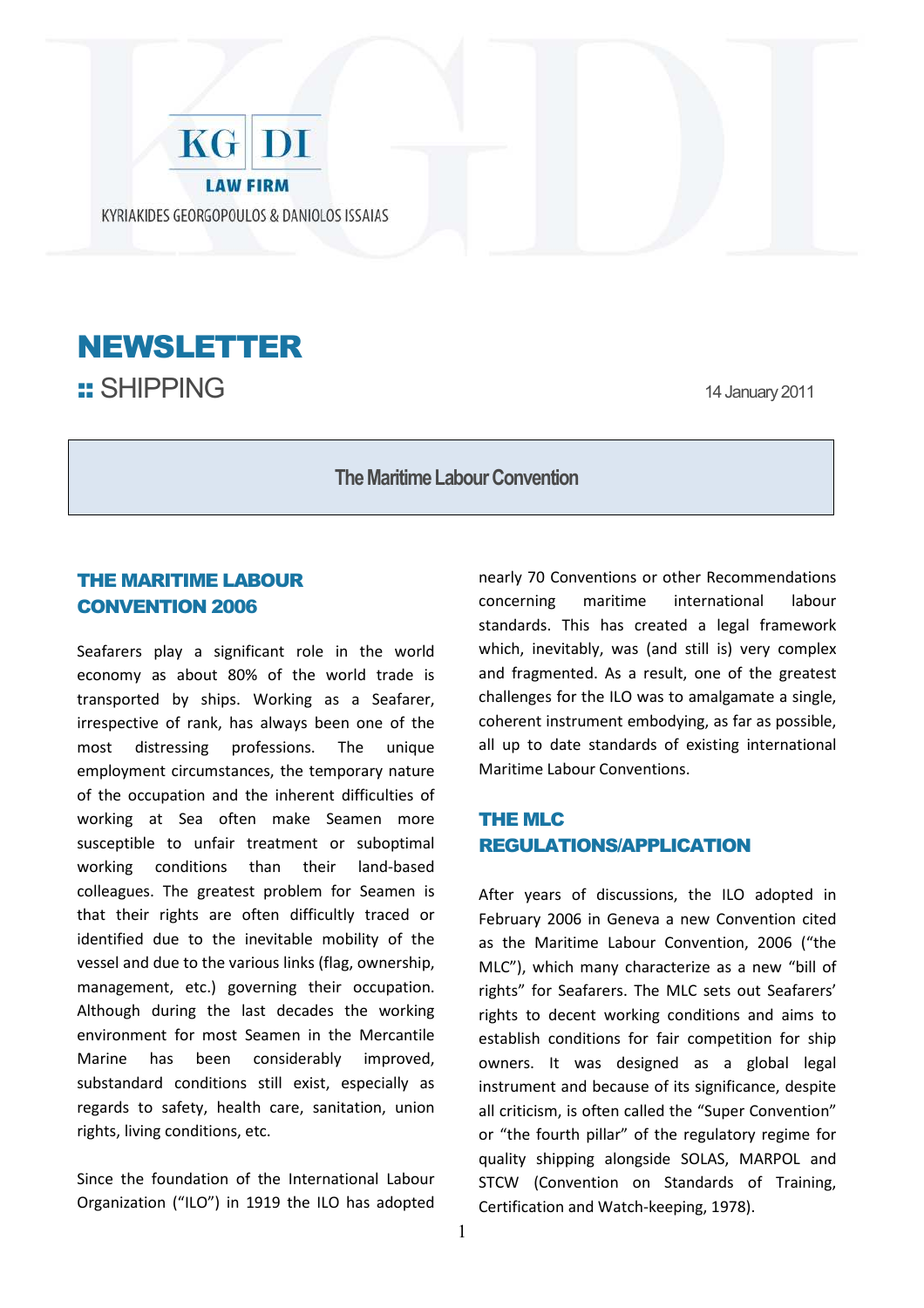The MLC contains a comprehensive set of global standards modernizing, consolidating and complementing all previous Maritime Labour Conventions and establishes international requirements for the seafarers' work including minimum terms in Seafarers' Contracts of Employment, conditions of employment, minimum age, medical fitness requirements, training, wages, repatriation, leave, on board accommodation and victualling, recreational facilities, medical care, preemployment medical examinations, occupational safety, health, welfare, social security, etc. which are aimed to improve labour conditions on seafarers around the world by establishing standard rights for all seafarers.

Most importantly, which is of course of great interest for the Shipping Community in general, the MLC may be establishing for the first time a strong compliance and enforcement mechanism based on flag State inspection and certification of the seafarers' working and living conditions as per the requirements set by the MLC. In that context, ships of 500 GT or over engaged in international voyages or voyages between foreign ports, will be required to be certified by the Flag State and to obtain a Maritime Labour Certificate as well as a Declaration of Maritime Labour Compliance which will be subject to constant Flag State and Port State inspections.

The MLC applies to all ships engaged in commercial activities except ships which navigate exclusively in inland waters or waters within, or closely adjacent to, sheltered waters or areas where port regulations apply, to ships engaged in fishing, ships of traditional build (dhows, junks, etc.), warships and naval auxiliaries.

The main focus of criticism for MLC is that the Convention has key omissions (e.g. regarding the availability of visas for short leave in countries such as the USA and Australia, abandoned seafarers, the protection of Seamen's right to strike, etc.), loopholes and potential lack of enforcement.

# RATIFICATION/COMING INTO FORCE OF THE MLC

An issue that was raised since the adoption of the MLC was whether it will ever come into force. According to Article VIII (4) of the MLC, the Convention will enter into force 12 months after the date on which there have been ratifications by at least 30 Members of the ILO with a total share in the world gross tonnage of ships of 33%. Thereafter, the Convention shall come into force for any Member, 12 months after the date on which its ratification has been registered. To this date (January 2011) one of the two criteria has already been met and the MLC has been ratified by 11 States, including the world's 4 largest flag States (Panama, Liberia, Marshall Islands, Bahamas, Norway, Bosnia-Herzegovina, Croatia, Spain, Bulgaria, Canada -St. Vincent and the Grenadines being the latest as on 26-1-2011) representing nearly 45% of the world fleet by gross tonnage. As regards, to Greece and the EU, the ratification made by Spain in February 2010 may be of major significance because Spain who held the EU Presidency until June 2010, was the first EU member to ratify the MLC while its ratification implemented an EU Council Decision of 2007 authorizing member states, in the interest of the European Community, to ratify the MLC, and inviting them to ratify it before 31 December 2010. Italy may be the next ratifying country.

As per ILO officials and maritime experts, the second criterion (referring to the ratification by 30 states) may be met within 2011 which shall cause the coming into force within 2012.

# ADVANTAGES OF THE SHIPS OF RATIFYING COUNTRIES

As the MLC compliance certification provided by the flag state will be a prima facie evidence of conformity with the MLC requirements in case of Port State inspections, all ships of the ratifying countries are expected to have an advantage against unfair competition from substandard ships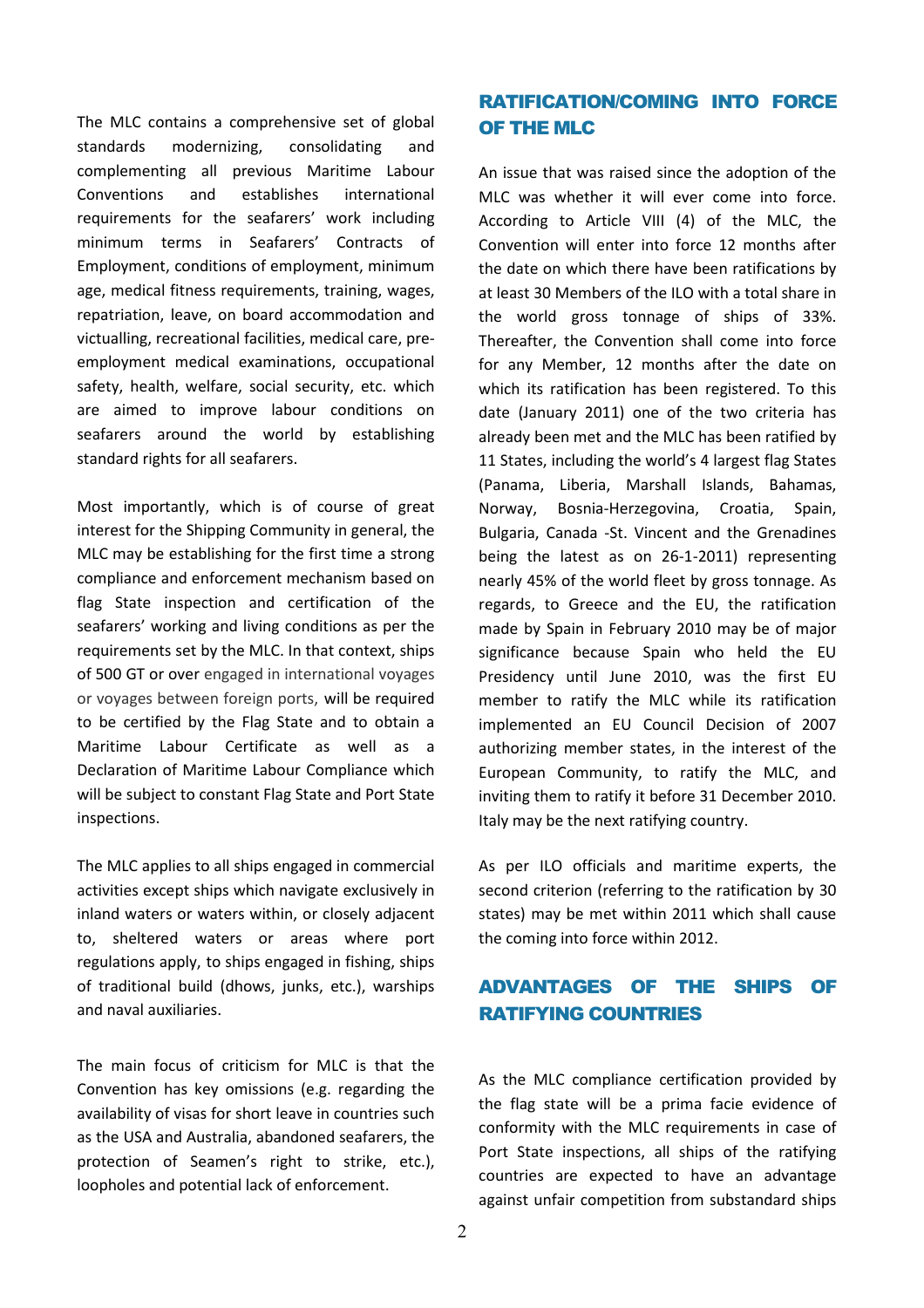through the certification system, avoiding or reducing the likelihood of lengthy delays related to inspections in foreign ports. According to maritime officials from ratifying countries, the MLC 2006 will help the quality shipowners who have chosen to fly the flag of their country to invest in their own country's shipping industry as these shipowners "need a level-playing field against unfair competition of substandard companies".

## **CONCLUSION**

The MLC will be a landmark in the international regulatory framework on seafarers while its coming into force is not so distant, as was originally thought but *ante portas*. Under the circumstances, all members of the Maritime Community, Ship owners, Manning Agents, Port Authorities, Seamen's Unions, Ship Yards, etc. will have to prepare for the MLC and adjust to its requirements.

Taking into consideration the compliance and enforcement regime of the MLC, which, as already mentioned, provides for inspections from the Flag and/or the Port States, it is suggested to Ship owners to act proactively and take action e.g. by reviewing, redrafting or amending, if needed, the existing Seafarers' Contracts of Employment and Manning Agreements especially those for Foreign crew (an English version of the standard form of the Contract of Employment and the Collective Bargaining Agreement has to be available on board), reviewing contracts for new buildings with ship yards in order to adjust with the provisions of the MLC as regards to accommodation facilities for the crew, preparing for an infra-structure of medical services as regards to Seamen's preemployment medicals, etc. and be ready, whenever the MLC comes into force, to obtain flag state certification and avoid any implications arising from non-compliance.

## **THE 1989 SALVAGE CONVENTION UNDER REFORM ?**

### INTRODUCTION

In December 2008 the International Salvage Union (ISU) wrote to the Committee Maritime International (CMI) pointing out that the 1989 Salvage Convention was nearly 20 years old and it was over 30 years since work had first began on its drafting. It suggested that there was a need for review of certain aspects of the Convention and invited CMI to undertake such a review. Prior to the CMI the ISU had approached in 2006 the Lloyd's Salvage Group which held 3 meetings with no agreement having been reached.

The CMI set up an International Working Group (IWG) in 2009 and a questionnaire was sent to the National Maritime Law Associations (NMLAs) in July 2009. The matter was further discussed at the CMI Colloquium in Buenos Aires in October 2010 and the IWG will continue its work until a decision is reached, probably at the Beijing Conference to be held in October 2012.

## THE REQUESTED REFORM

The ISU proposes a series of amendments aiming at the enhancement of the Salvors' earnings, the most important being:

- The abolishment of quantitative and geographic restrictions regarding the definition of "*damage to the environment"* contained in article 1(d). Under the ISU proposal, any damage to the environment, wherever it may occur should satisfy the definition of "*damage to the environment*".
- The provision in par. 2 of article 13 of the possibility of the Salvor to claim against the ship the part of the savage remuneration corresponding to cargo, in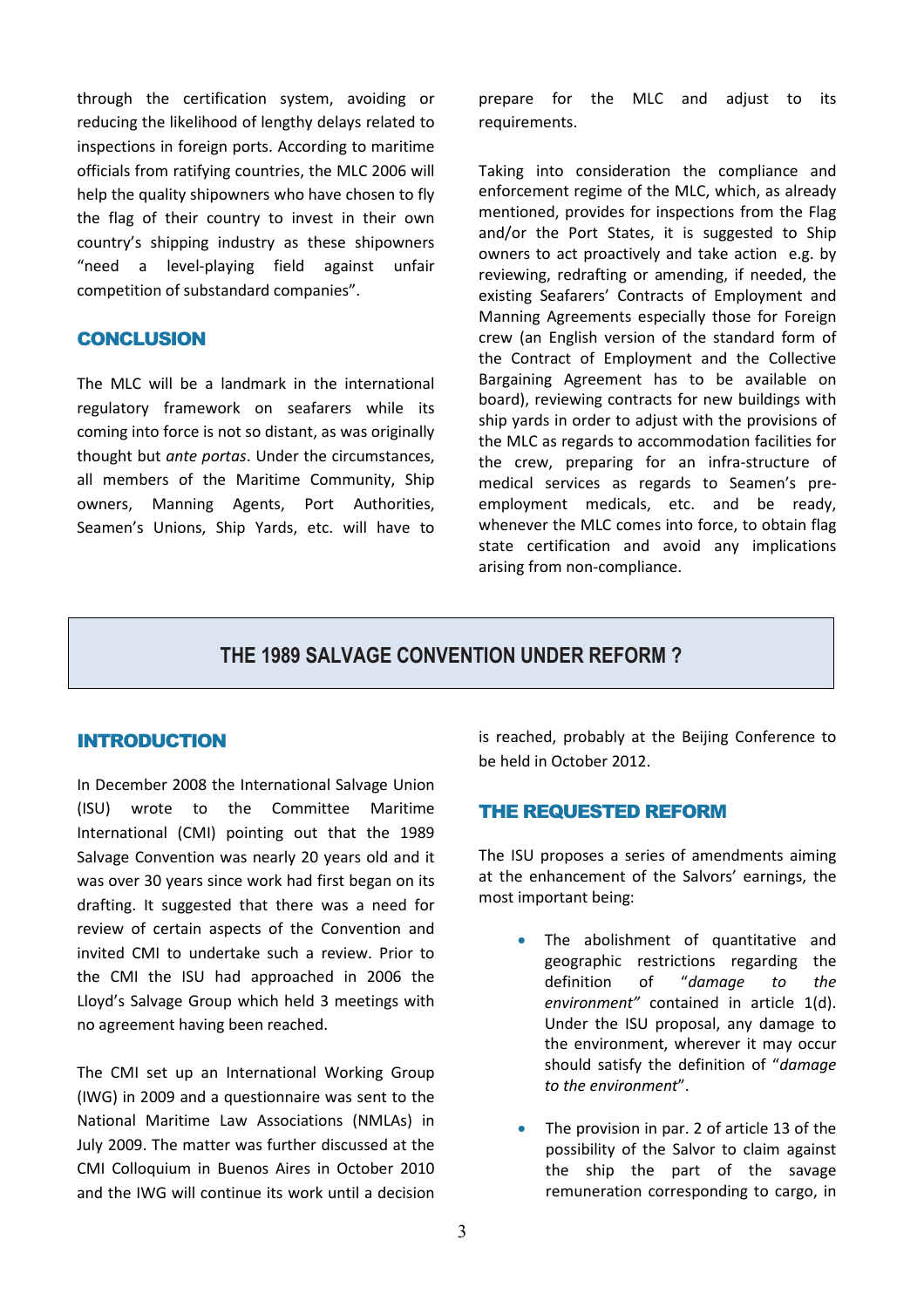case of container vessels (this proposal aims at relieving the Salvors from the obligation of claiming the cargo salvage remuneration possibly against thousands of separate cargo interests).

• The imposition in article 14 of a special "*environmental award"* that will be payable by the ship interests whenever the Salvor carries out salvage operations to a vessel which by itself, or its bunkers or cargo, threatened damage to the environment. The mere threat of damage would be sufficient for the environmental award to become payable. The criteria for the calculation of this environmental award will be similar to the existing criteria provided in article13 for property salvage and it will be capped to the limits provided in the 1992 CLC

## ANSWERS TO THE QUESTIONAIRE

Up until the Buenos Aires CMI Colloquium (October 2010) 14 NMLAs had provided their replies on the questions raised by the CMI with regard to the ISU proposals. Most NMLAs appear to have mixed feelings for the various proposals. Negative to all proposals was Japan whilst positive (or at least open for discussion) to all proposals was Greece. Particularly with regard to the proposed imposition of an environmental award, positive were Argentina, China, Germany, Greece and Malta.

## PRESENTATION AT THE OCTOBER 2010 BUENOS AIRES COLLOQUIM

In favour of the ISU proposals (in particular the suggested environmental award) spoke the ISU President Mr Tod Bush and the ISU legal advisor Mr Archie Bishop. They ground the ISU proposals on the following reasons:

- The lapse of 30 years since the adoption of the text that became the 1989 Salvage Convention (the text was finalized at the 1981 CMI Montreal Conference).
- Declining workload in the salvage sector that necessitates more funding for the Salvage Industry if it is to survive.

Convention, the 1996 HNS Convention, the 2001 Bunkers Convention or the 1996 LLMC Protocol, whichever may be appropriate in the circumstances. This award is to be secured by a maritime lien against the vessel.

- The amendment of article 16 in order for life salvage claims to be made directly against the owners of the property salved rather than against the property Salvor (as is the case now).
- The immediate publication of salvage arbitration awards, without obtaining permission of the parties, unless they object.
- The increase of environmental issues and concerns that affect the provision of salvage services by increasing criminal and civil liability.
- The abandonment by the industry of article 14 of the 1989 Convention and the use instead of the SCOPIC clauses in the London Open Forms concluded for the provision of salvage services.
- Lack of appropriate remuneration for the environmental protection offered by Salvors and necessity for contribution to this remuneration by the ship's liability insurers (P&I Clubs), rather than by the property insurers (Hull and Machinery underwriters).

Against the ISU proposals spoke Mrs Kiran Khosla (Director of Legal Affairs of the International Chamber of Shipping and of the International Shipping Federation) and Mr Hugh Hurst on behalf of the International Group of P&I Clubs. Their main arguments are as follows:

> • The 1989 Salvage Convention works very well, assisted by the SCOPIC clause, in a balanced way for both Salvor and shipowners.